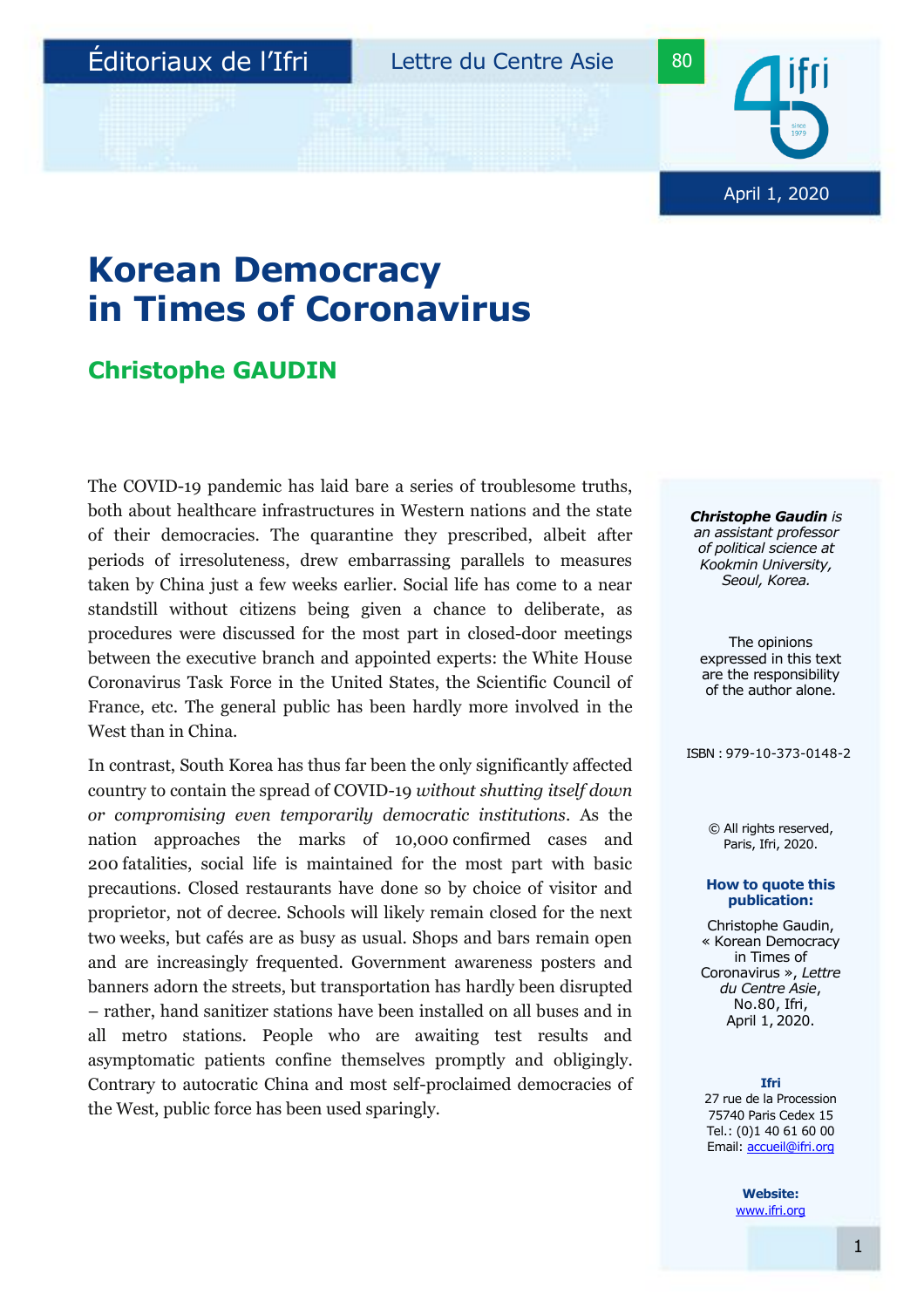#### **Korea's Unique Strategy**

Korean authorities have undertaken two main policies to achieve this result, which contrasts sharply with the lockdowns in place elsewhere in the world. The first one, systematic testing (free of cost on a doctor's referral) can hardly be argued to infringe upon one's human rights, as it is performed on a voluntary basis. Even more so, judicial process in seeking warrants explains in part the delayed detection of the initial cluster at an evangelical church in Daegu, the country's fourth-largest city, in mid-February. Some 350,000 tests have been conducted and no one has been denied testing under any circumstance, as opposed to the shortage of kits in the West. This was made possible from the get-go in South Korea through the mass production of tests put into motion as early as January, before the country even had its first confirmed case.

The other major containment policy, contact tracing, is considerably more questionable in respect to the safeguarding of human rights. When a patient is diagnosed, the relevant agencies trace all movements from the suspected time of transmission, using cell phone location data, credit card history and reviews of CCTV footage. These movements are released publicly, excluding of course the individual's name, so area residents or visitors on a diagnosed person's itinerary can determine whether they may be at risk or not. SMS notifications are sent regularly by local district governments. Transparency clashes very openly with privacy on this occasion, but such an infringement is precisely happening under the constant popular pressure that has become intrinsic of Korean democracy over the last few years.

#### **Popular Pressure and Transparency**

The current president, Moon Jae-in, was elected to office after the impeachment of Park Geun-hye, daughter and political heir of Park Chung-hee, the dictator who ruled South Korea from 1963 until his assassination in 1979. For personal as well as strategic reasons, Moon, a former human rights lawyer, always endeavors to distance himself from his predecessor, notably the secretive way the Park administration handled the (significantly more limited) 2015 MERS (Middle East Respiratory Syndrome) epidemic outbreak, in particular refusing from the outset to disclose the facilities where patients were being treated.

ifri